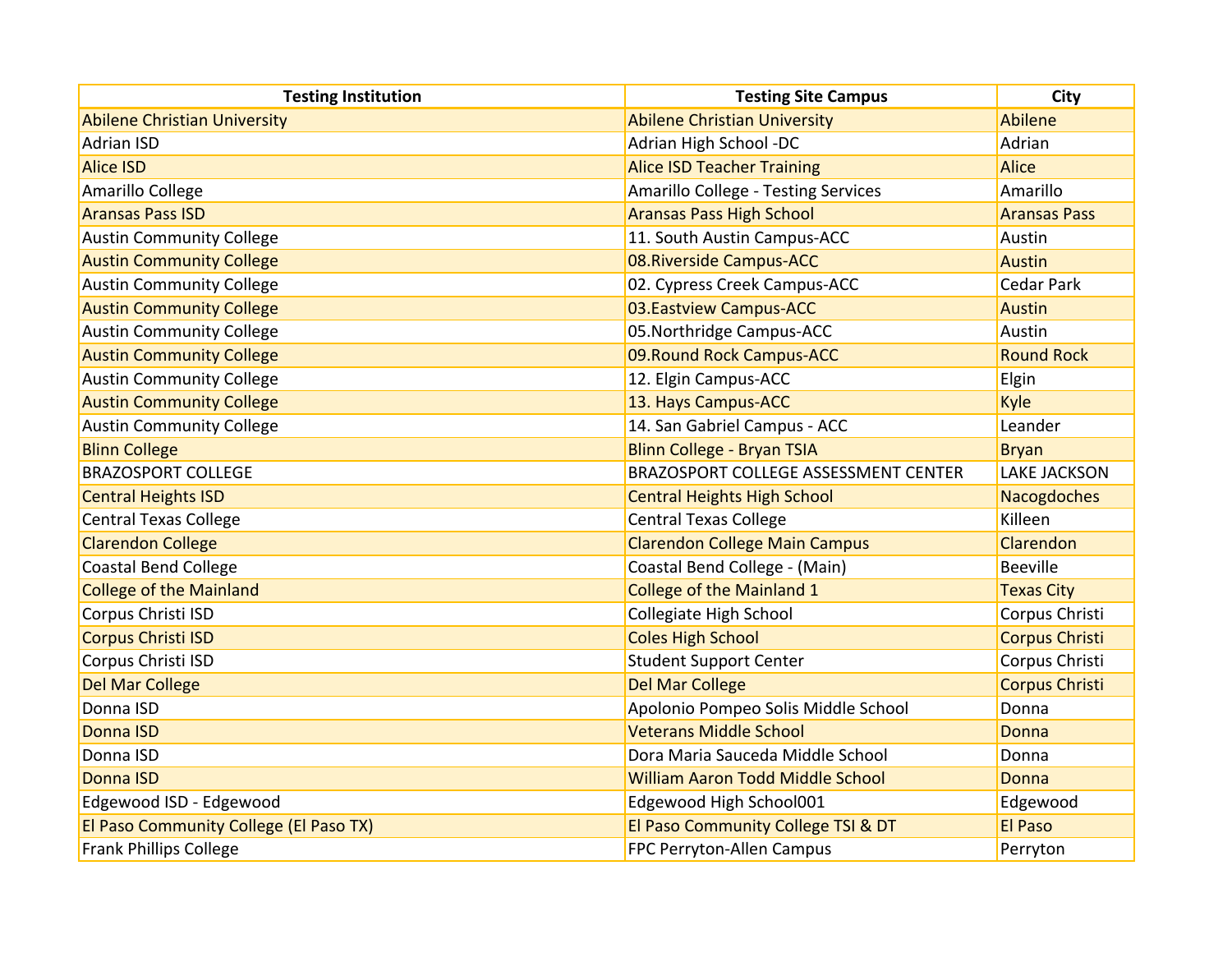| <b>Freer ISD</b>                                     | <b>Freer High School</b>                                  | Freer            |
|------------------------------------------------------|-----------------------------------------------------------|------------------|
| <b>Galveston College</b>                             | <b>Galveston College Testing Center</b>                   | Galveston        |
| <b>Grayson College</b>                               | <b>Grayson College Testing Center</b>                     | Denison          |
| <b>Grayson College</b>                               | Grayson College Testing Center - South Campus             | Van Alstyne      |
| <b>Harlingen CISD</b>                                | <b>Keys Academy</b>                                       | Harlingen        |
| Harlingen CISD                                       | <b>HCISD Parental Involvement Center</b>                  | Harlingen        |
| <b>Harmony Public Schools (Charter)</b>              | <b>HPS Dallas - Excellence</b>                            | <b>Dallas</b>    |
| Harmony School of Innovation - El Paso               | Harmony School of Innovation - El Paso                    | El Paso          |
| <b>Hill College</b>                                  | <b>Hill College-Johnson County Campus</b>                 | Cleburne         |
| <b>Houston Community College</b>                     | <b>NE Northline</b>                                       | Houston          |
| <b>Houston Community College</b>                     | <b>CE Central</b>                                         | <b>Houston</b>   |
| <b>Houston Community College</b>                     | <b>NE Learning Hub</b>                                    | Houston          |
| <b>Houston Community College</b>                     | <b>CE South</b>                                           | <b>Houston</b>   |
| <b>Howard College</b>                                | <b>Howard College-SA</b>                                  | San Angelo       |
| <b>Howard Payne University</b>                       | <b>Howard Payne University - Site</b>                     | <b>Brownwood</b> |
| Jacksonville College                                 | Jacksonville High School                                  | Jacksonville     |
| <b>Jacksonville College</b>                          | <b>New Summerfield High School</b>                        | Jacksonville     |
| Joshua ISD                                           | New Horizon High School                                   | <b>JOSHUA</b>    |
| <b>Kelton ISD</b>                                    | <b>Kelton STEAM Academy</b>                               | Wheeler          |
| Kilgore College                                      | Kilgore College-Kilgore                                   | Kilgore          |
| Lamar Institute of Technology                        | Lamar Institute of Technology-BMT                         | <b>Beaumont</b>  |
| Lamar State College Orange                           | Lamar State College - Orange                              | Orange           |
| Lamar University Career and Professional Development | Lamar University Career and Professional Develop Beaumont |                  |
| Lee College-INST                                     | Lee College                                               | Baytown          |
| <b>Manor ISD</b>                                     | <b>Manor Early College High School</b>                    | Manor            |
| Manor ISD                                            | <b>GEAR UP</b>                                            | Manor            |
| <b>Manor ISD</b>                                     | <b>Manor New Technology High School</b>                   | <b>Manor</b>     |
| <b>McAllen ISD</b>                                   | James Nikki Rowe HS                                       | McAllen          |
| <b>McAllen ISD</b>                                   | <b>Memorial HS</b>                                        | Mcallen          |
| <b>McLennan Community College</b>                    | McLennan Community College - main site                    | Waco             |
| <b>Midland College</b>                               | <b>Midland College - Main Campus</b>                      | <b>Midland</b>   |
| Navarro College                                      | <b>NC</b> - Corsicana Campus                              | Corsicana        |
| <b>Navarro College</b>                               | <b>NC - Waxahachie Campus</b>                             | Waxahachie       |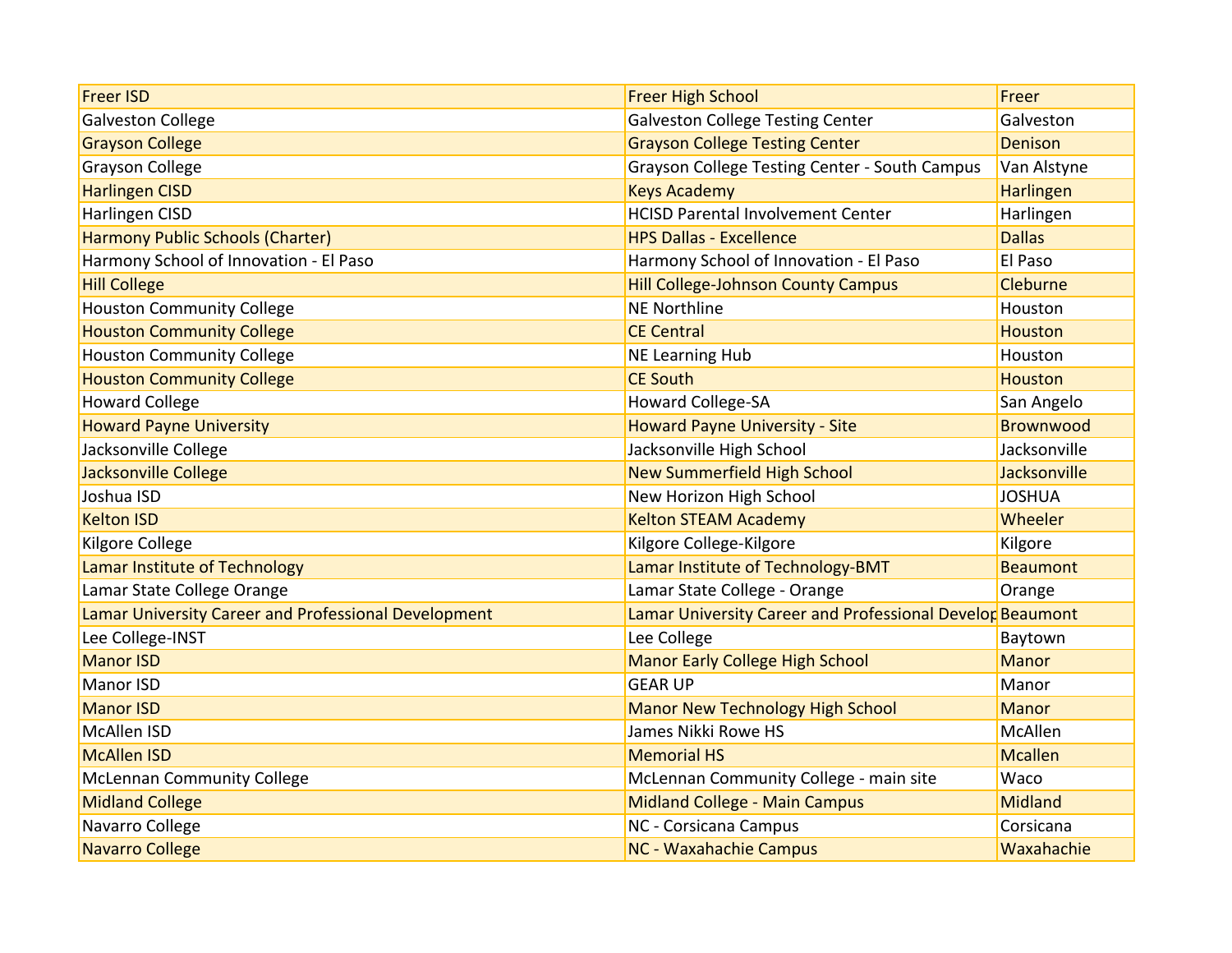| Northeast Texas Community College               | Northeast Texas Community College                         | <b>Mount Pleasant</b> |
|-------------------------------------------------|-----------------------------------------------------------|-----------------------|
| <b>Odessa College</b>                           | Main Campus - Odessa College                              | Odessa                |
| Our Lady of the Lake University                 | Our Lady of the Lake University Testing Ctr               | San Antonio           |
| <b>Palestine ISD</b>                            | <b>Palestine High School</b>                              | Palestine             |
| Panola College                                  | PC                                                        | Carthage              |
| <b>Paris Junior College</b>                     | <b>Paris Junior College-Testing</b>                       | <b>Paris</b>          |
| Pflugerville ISD                                | John B Connally High School                               | Pflugerville          |
| <b>Pflugerville ISD</b>                         | <b>Pflugerville High School</b>                           | Pflugerville          |
| Pflugerville ISD                                | Hendrickson High School                                   | Pflugerville          |
| <b>Pflugerville ISD</b>                         | <b>PACE</b>                                               | Pflugerville          |
| Pflugerville ISD                                | <b>Weiss High School</b>                                  | Pflugerville          |
| <b>Premier High School of Palmview</b>          | <b>Premier Palmview</b>                                   | Palmview              |
| Presidio ISD                                    | Presidio High School                                      | Presidio              |
| <b>Sam Houston State University</b>             | <b>SHSU-Testing Center</b>                                | <b>Huntsville</b>     |
| San Antonio Can High School                     | <b>SAN ANTONIO CAN Testing Site</b>                       | San Antonio           |
| <b>San Antonio College</b>                      | <b>San Antonio College</b>                                | <b>San Antonio</b>    |
| San Jacinto College                             | San Jacinto College South                                 | Houston               |
| San Jacinto College                             | San Jacinto College Central                               | Pasadena              |
| San Jacinto College                             | San Jacinto College North                                 | Houston               |
| Slocum Independent School District              | <b>Slocum High School</b>                                 | <b>Elkhart</b>        |
| South Plains College - Levelland                | South Plains College - Levelland                          | Levelland             |
| <b>South Texas College</b>                      | <b>South Texas College - Pecan Campus</b>                 | <b>McAllen</b>        |
| Southwest Texas Junior College                  | Southwest Texas Junior College-Main Campus                | Uvalde                |
| <b>St. Philip's College</b>                     | St. Philip's College - Main Campus                        | <b>San Antonio</b>    |
| St. Philip's College                            | <b>Online - Remote Exams</b>                              | San Antonio           |
| <b>Stephen F. Austin State University</b>       | AP - Stephen F. Austin State University                   | Nacogdoches           |
| <b>Sul Ross State University</b>                | Sul Ross State University Testing Services                | Alpine                |
| <b>Sul Ross State University</b>                | <b>Fort Davis High School</b>                             | <b>Fort Davis</b>     |
| <b>Sul Ross State University</b>                | <b>High Frontier</b>                                      | Fort Davis            |
| <b>Temple College</b>                           | <b>Temple Center</b>                                      | <b>Temple</b>         |
| Texas A&M International University              | <b>TAMIU Testing Center</b>                               | Laredo                |
| <b>Texas A&amp;M University - Central Texas</b> | Texas A&M University - Central Texas / Testing Ce Killeen |                       |
| Texas A&M University - Texarkana                | <b>Bringle Lake</b>                                       | Texarkana             |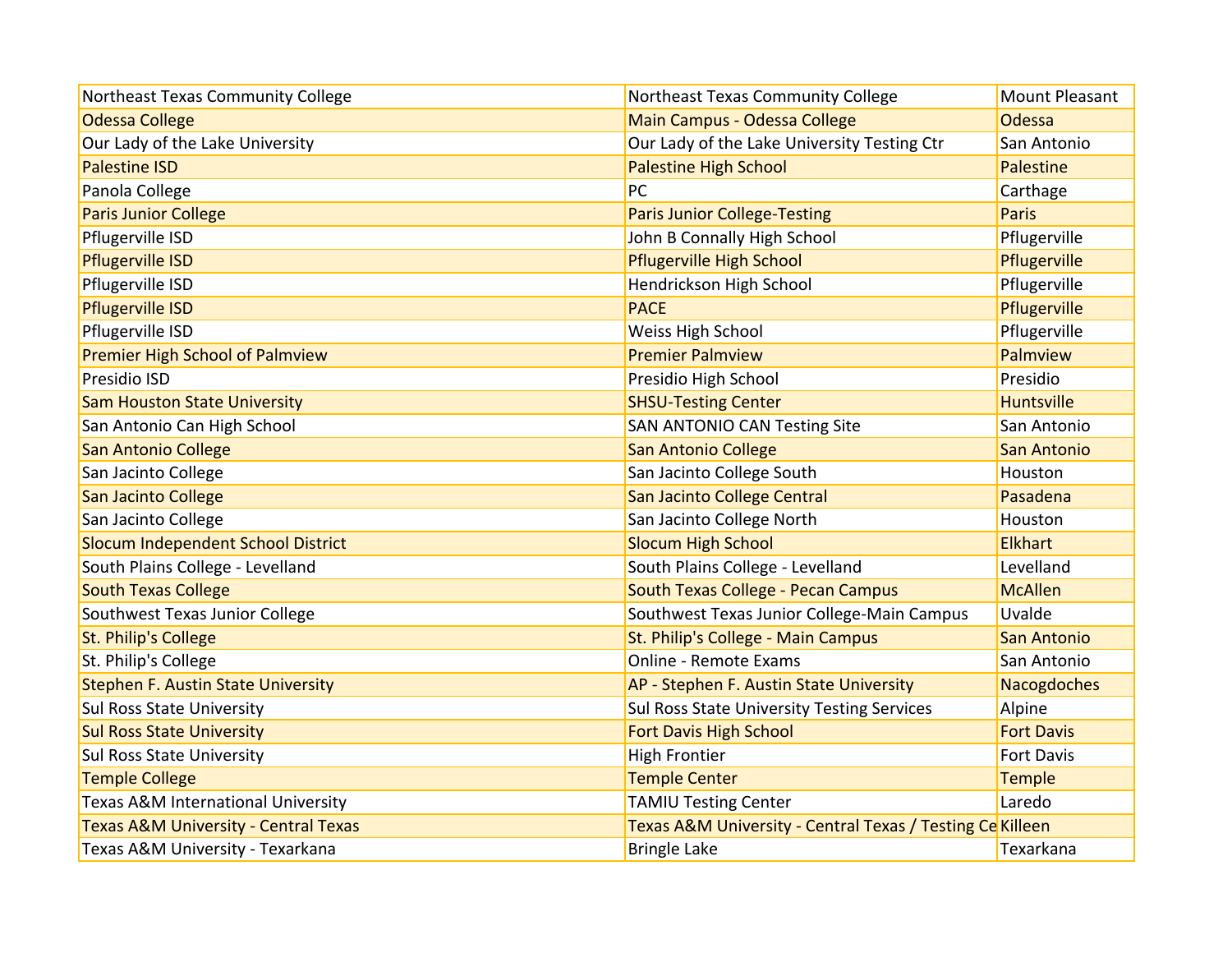| <b>Texas A&amp;M University-Corpus Christi</b>                     | <b>Texas A&amp;M University - Corpus Christi</b>                | <b>Corpus Christi</b> |
|--------------------------------------------------------------------|-----------------------------------------------------------------|-----------------------|
| <b>Texas Southern University</b>                                   | <b>Texas Southern University</b>                                | Houston               |
| Texas State Technical College - Ft. Bend                           | Texas State Technical College - Ft. Bend                        | Rosenberg             |
| Texas State Technical College - Harlingen                          | Texas State Technical College - Harlingen                       | Harlingen             |
| <b>Texas State Technical College - Marshall</b>                    | <b>Texas State Technical College - Marshall</b>                 | <b>Marshall</b>       |
| Texas State Technical College - North Texas                        | Texas State Technical College - North Texas                     | <b>Red Oak</b>        |
| <b>Texas State Technical College - Waco</b>                        | <b>Texas State Technical College - Waco</b>                     | <b>Waco</b>           |
| Texas State Technical College - West Texas                         | Texas State Technical College - Sweetwater                      | Sweetwater            |
| <b>Texas State Technical College - West Texas</b>                  | <b>Texas State Technical College - Abilene</b>                  | <b>Abilene</b>        |
| Texas State Technical College - West Texas                         | Texas State Technical College - Brownwood                       | Brownwood             |
| <b>Texas State Technical College - West Texas</b>                  | Texas State Technical College - Breckenridge                    | <b>Breckenridge</b>   |
| <b>Texas State University</b>                                      | <b>TEMC</b>                                                     | San Marcos            |
| <b>Texas Tech University</b>                                       | <b>Texas Tech University</b>                                    | Lubbock               |
| <b>Texas Woman's University</b>                                    | <b>TWU Academic Affairs</b>                                     | Denton                |
| The University of Texas of the Permian Basin                       | <b>UTPB Main Campus 1</b>                                       | Odessa                |
| <b>Trinity Valley Community College</b>                            | <b>Trinity Valley Community College</b>                         | Athens                |
| <b>Tyler Junior College</b>                                        | <b>TJC main campus</b>                                          | <b>Tyler</b>          |
| <b>Tyler Junior College</b>                                        | <b>TJC Distance Testing Site</b>                                | White Oak             |
| <b>Tyler Junior College</b>                                        | <b>TJC West Testing Services</b>                                | <b>Tyler</b>          |
| University of Houston                                              | University of Houston - UTS                                     | Houston               |
| University of Houston - Victoria                                   | University of Houston-Victoria                                  | <b>Victoria</b>       |
| University of Houston Downtown                                     | <b>UHD</b>                                                      | Houston               |
| <b>University of Houston-Clear Lake</b>                            | <b>UHCL</b>                                                     | Houston               |
| <b>University of North Texas</b>                                   | <b>Counseling and Testing Center</b>                            | Denton                |
| <b>University of North Texas - Dallas</b>                          | <b>UNT Dallas</b>                                               | <b>Dallas</b>         |
| University of Texas at Arlington                                   | <b>UTA Testing Services</b>                                     | Arlington             |
| University of Texas at San Antonio                                 | 1604 Main Campus                                                | San Antonio           |
| University of Texas El Paso                                        | UTEP <sub>1</sub>                                               | El Paso               |
| University of Texas Rio Grande Valley                              | <b>UTRGV TSI</b>                                                | <b>Edinburg</b>       |
| University of Texas Rio Grande Valley - Brownsville Testing Center | <b>UTRGV-Brownsville Testing Center</b>                         | <b>Brownsvillle</b>   |
| University of Texas Rio Grande Valley - Brownsville Testing Center | University of Texas Rio Grande Valley - Brownsvill Brownsvillle |                       |
| Vernon College                                                     | Vernon College (testing site)                                   | Vernon                |
| <b>Veterans Memorial High School</b>                               | <b>Mission Veterans HS</b>                                      | <b>Mission</b>        |